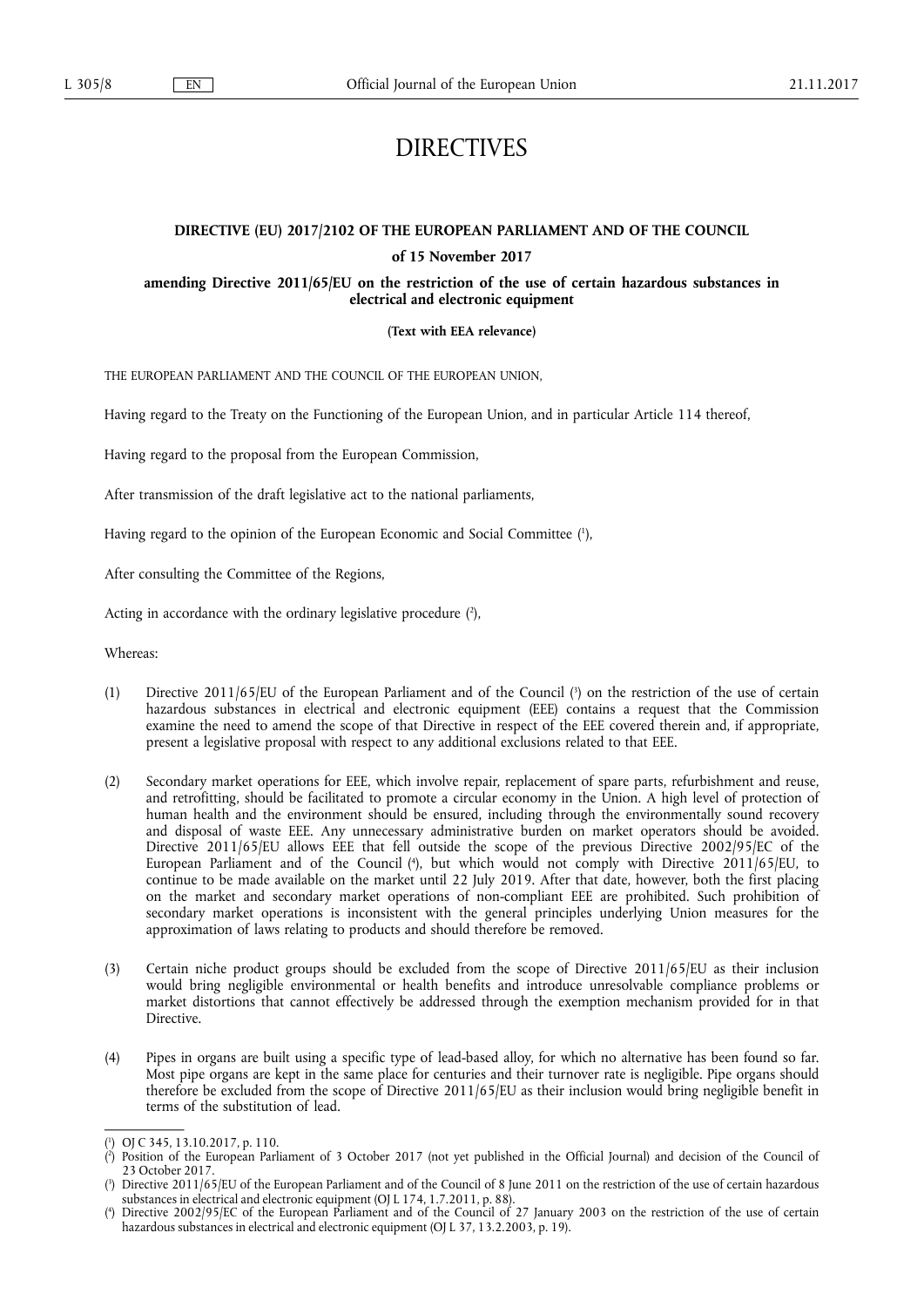- (5) Directive 2011/65/EU does not apply to non-road mobile machinery with an on-board power source, which is made available exclusively for professional use. However, for certain types of non-road mobile machinery, two versions are produced in the same production line, with the power source (either on-board or external) being the only difference. Those versions should be treated in the same way under that Directive. Non-road mobile machinery with a traction drive powered by an external power source should therefore also be excluded from the scope of Directive 2011/65/EU.
- (6) For all relevant EEE categories, as set out in Annex I to Directive 2011/65/EU, the conditions for the exemption of reused spare parts, recovered from EEE, should be clearly specified. Likewise, since exemptions from the restriction of the use of certain hazardous substances should have a limited duration, the maximum validity period for existing exemptions should also be clearly specified for all relevant EEE categories, including for category 11.
- (7) When an application for renewal of an exemption is submitted, the Commission is required to take a decision no later than 6 months before the expiry date of the existing exemption, unless specific circumstances justify a different deadline. No deadline is specified for the Commission to take a decision on applications for new exemptions. According to the report of 18 April 2016 from the Commission to the European Parliament and the Council on the exercise of the power to adopt delegated acts conferred on the Commission pursuant to Directive 2011/65/EU, that deadline has proven to be unfeasible in practice, due to the need to follow several mandatory procedural steps for the evaluation of an application for renewal of an exemption. While the deadline brings no additional value to the existing procedure for the evaluation of applications for renewal, it entails uncertainties for businesses and other stakeholders due to its impracticability. On the other hand, business continuity is ensured since market operators are able to rely on an existing exemption remaining valid until a decision is taken on the application for renewal. Therefore, the provision related to the deadline should be removed. However, the Commission should provide to the applicant, the Member States and the European Parliament, shortly after the receipt of an application, a timeline for the adoption of its decision on the application. Furthermore, the general review of Directive 2011/65/EU to be carried out by the Commission no later than 22 July 2021 should include the specification of a realistic deadline for a decision by the Commission on an application for renewal of an exemption before the expiry of the relevant exemption.
- (8) Since the objectives of this Directive, which are to contribute to the protection of human health and the environmentally sound recovery and disposal of waste EEE by means of the restriction of the use of hazardous substances in EEE, cannot be sufficiently achieved by the Member States because disparities between the laws or administrative measures adopted by the Member States could create barriers to trade and distort competition in the Union and thus have a direct impact on the internal market, but can rather, by reason of the scale of the problem and its implications in respect of other Union legislation on recovery and disposal of waste and areas of common interest, such as human health protection, be better achieved at Union level, the Union may adopt measures, in accordance with the principle of subsidiarity as set out in Article 5 of the Treaty on European Union. In accordance with the principle of proportionality as set out in that Article, this Directive does not go beyond what is necessary in order to achieve those objectives,

HAVE ADOPTED THIS DIRECTIVE:

*Article 1* 

Directive 2011/65/EU is amended as follows:

- (1) Article 2 is amended as follows:
	- (a) paragraph 2 is deleted;
	- (b) in paragraph 4, the following point is added:
		- '(k) pipe organs.';
- (2) in Article 3, point (28) is replaced by the following:
	- '(28) "non-road mobile machinery made available exclusively for professional use" means machinery, with an onboard power source or with a traction drive powered by an external power source, the operation of which requires either mobility or continuous or semi-continuous movement between a succession of fixed working locations while working, and which is made available exclusively for professional use.';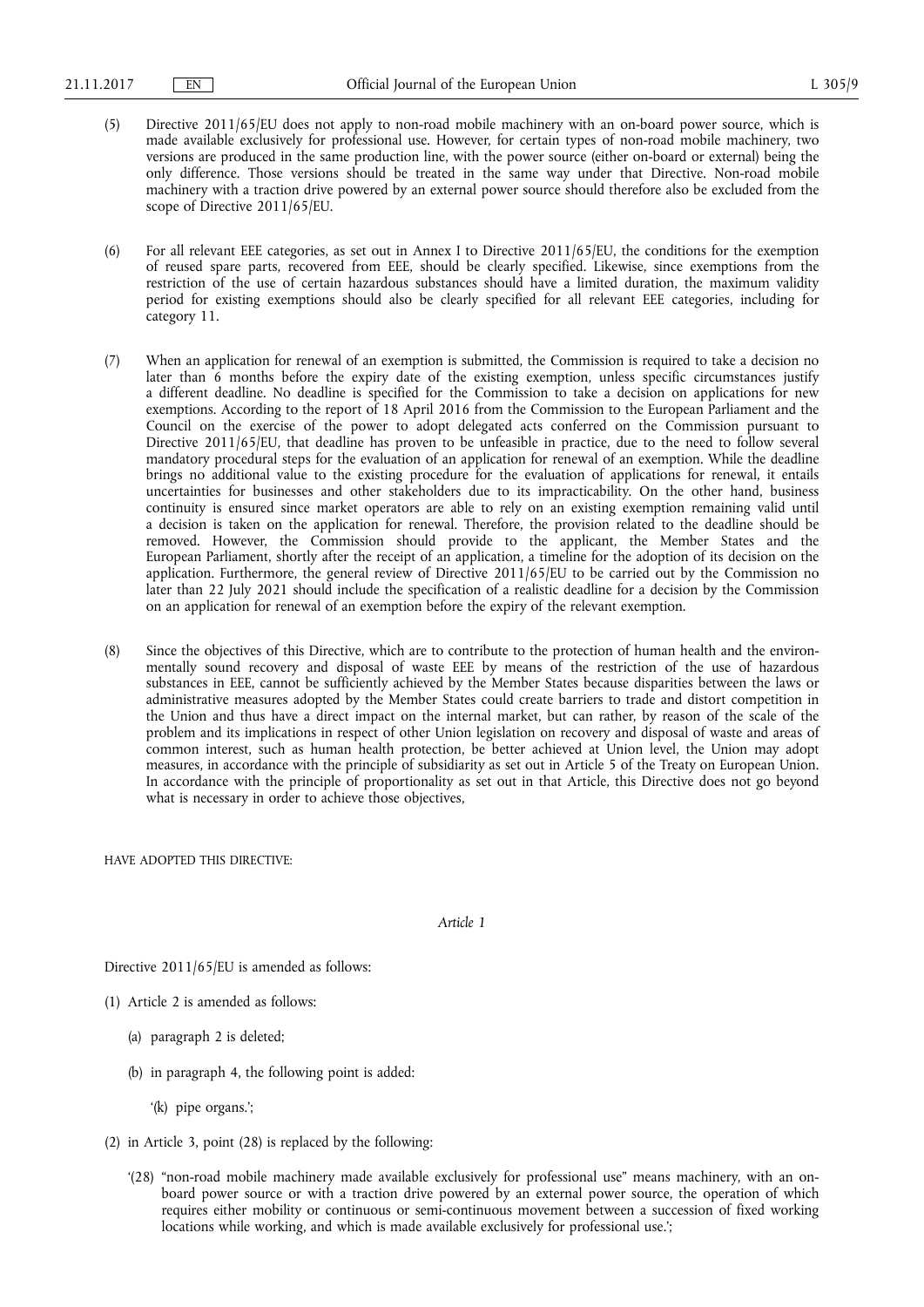- (3) Article 4 is amended as follows:
	- (a) paragraph 3 is replaced by the following:

'3. Paragraph 1 shall apply to medical devices and monitoring and control instruments which are placed on the market from 22 July 2014, to in vitro diagnostic medical devices which are placed on the market from 22 July 2016, to industrial monitoring and control instruments which are placed on the market from 22 July 2017, and to all other EEE that was outside the scope of Directive 2002/95/EC and which is placed on the market from 22 July 2019.';

- (b) in paragraph 4, the following point is inserted:
	- '(ea) all other EEE that was outside the scope of Directive 2002/95/EC and which is placed on the market before 22 July 2019;';
- (c) paragraph 5 is replaced by the following:

'5. Provided that reuse takes place in auditable closed-loop business-to-business return systems, and that the reuse of spare parts is notified to the consumer, paragraph 1 shall not apply to reused spare parts:

- (a) recovered from EEE placed on the market before 1 July 2006 and used in EEE placed on the market before 1 July 2016;
- (b) recovered from medical devices or monitoring and control instruments placed on the market before 22 July 2014 and used in EEE placed on the market before 22 July 2024;
- (c) recovered from in vitro diagnostic medical devices placed on the market before 22 July 2016 and used in EEE placed on the market before 22 July 2026;
- (d) recovered from industrial monitoring and control instruments placed on the market before 22 July 2017 and used in EEE placed on the market before 22 July 2027;
- (e) recovered from all other EEE that was outside the scope of Directive 2002/95/EC and which is placed on the market before 22 July 2019, and used in EEE placed on the market before 22 July 2029.';
- (4) Article 5 is amended as follows:
	- (a) in paragraph 2, the second subparagraph is replaced by the following:

'For the exemptions listed in Annex III as at 21 July 2011, unless a shorter period is specified, the maximum validity period, which may be renewed, shall be:

- (a) for categories 1 to 7 and category 10 of Annex I, 5 years from 21 July 2011;
- (b) for categories 8 and 9 of Annex I, 7 years from the relevant dates laid down in Article 4(3); and
- (c) for category 11 of Annex I, 5 years from 22 July 2019.';
- (b) in paragraph 4, the following point is inserted:
	- '(ba) within 1 month of receipt of an application, provide to the applicant, the Member States and the European Parliament a timeline for the adoption of its decision on the application;';
- (c) in paragraph 5, the first sentence of the second subparagraph is deleted.

#### *Article 2*

1. Member States shall bring into force the laws, regulations and administrative provisions necessary to comply with this Directive by 12 June 2019. They shall immediately inform the Commission thereof.

When Member States adopt those measures, they shall contain a reference to this Directive or shall be accompanied by such reference on the occasion of their official publication. The methods of making such reference shall be laid down by Member States.

2. Member States shall communicate to the Commission the text of the main measures of national law which they adopt in the field covered by this Directive.